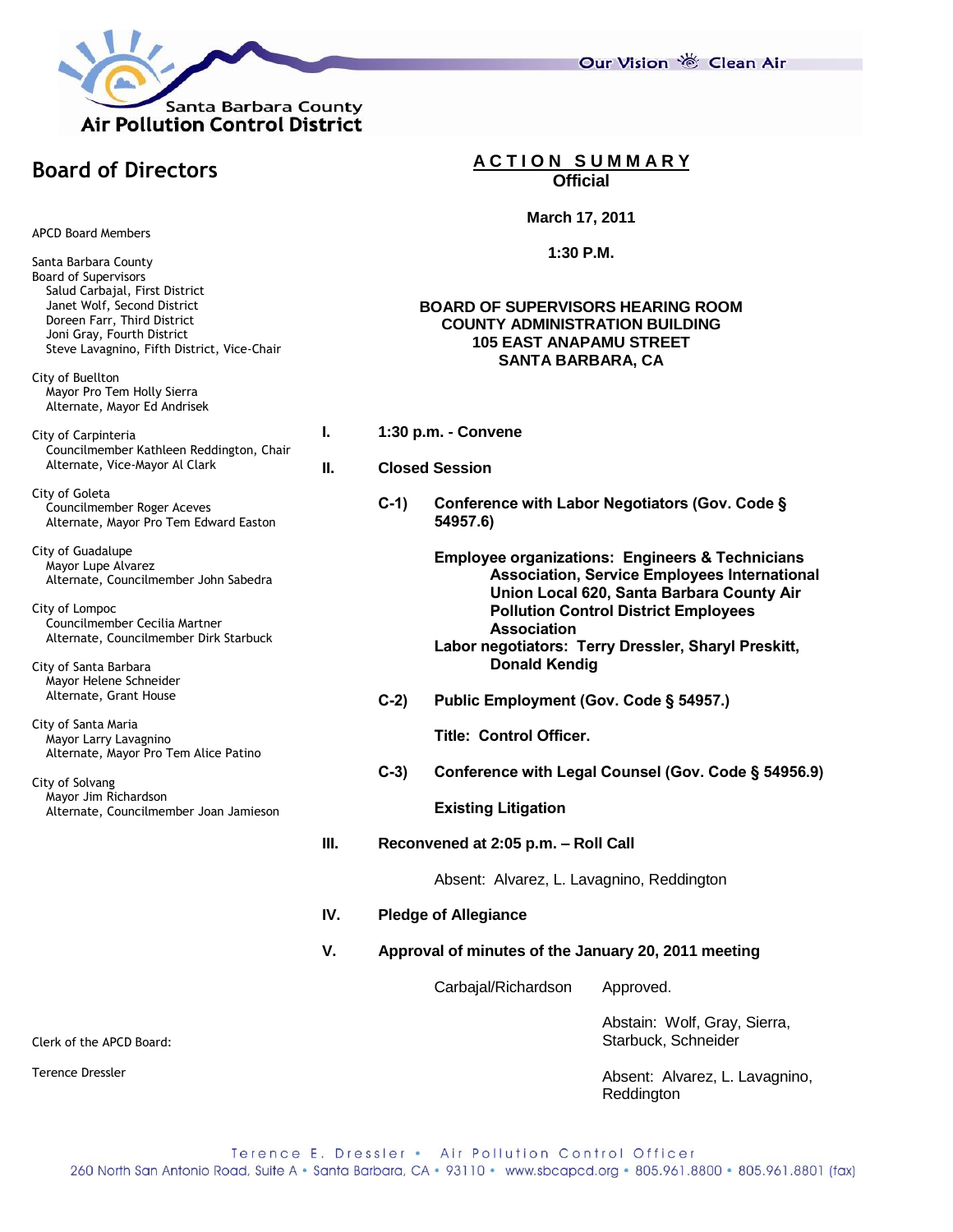## **VI. Report from Closed Session**

There was no reportable action taken regarding the conference with labor negotiators, or the public employment of the Control Officer.

Bill Dillon, Senior Deputy County Counsel, reported that in Closed Session the Board members present unanimously authorized County Counsel to sign onto an *amicus curiae* brief to be filed in support of the South Coast Air Quality Management District regarding *Southern California Gas Co. vs. South Coast Air Quality Management District*, Second Appellate District, Division 5, Case No. B226105.

Absent: Alvarez, L. Lavagnino, Reddington

### **VII. Administrative Agenda**

## **ADMINISTRATIVE**

**Approved by roll call vote on one motion. These items read only on request of Board members.**

Terry Dressler, APCO, requested item A-4 be withdrawn from the Administrative Agenda due to 4/5 of Board not in attendance for a super-majority vote.

**A-1) Receive and file minutes of the December 8, 2010 meeting of the Community Advisory Council.**

Carbajal/Schneider Received and filed.

Absent: Alvarez, L. Lavagnino, Reddington

**A-2) Receive and file the brief summary of the emission-reduction grant agreements approved by the Air Pollution Control Officer for the period of December 2, 2010 through March 2, 2011 in accordance with Board Resolution Number 02-16.**

Carbajal/Schneider Received and filed.

Absent: Alvarez, L. Lavagnino, Reddington

**A-3) Receive and file the summary of notices of violation issued and penalty revenue received during the months of January and February 2011.**

Carbajal/Schneider Received and filed.

Absent: Alvarez, L. Lavagnino, Reddington

- **A-4) Adopt a resolution amending the FY 2010-2011 District budget as follows (requires a 4/5 majority vote by the Board):**
	- **a) Approve an Amendment to the FY 2010-2011 District budget by authorizing a \$100,000 release of ITG-Moyer designations along with a corresponding \$70,000 increase in Services and Supplies and \$30,000 increase in Salaries and Benefits to allow for the implementation of the District's Offroad Equipment Replacement Program; and**
	- **b) Approve an Amendment to the FY 2010-2011 District budget by authorizing a \$150,000 release of DMV \$2 designations along with a corresponding \$150,000 increase in Services and Supplies to allow for the continued implementation of the District's Old Car Buy Back Program.**

a and b) Withdrawn.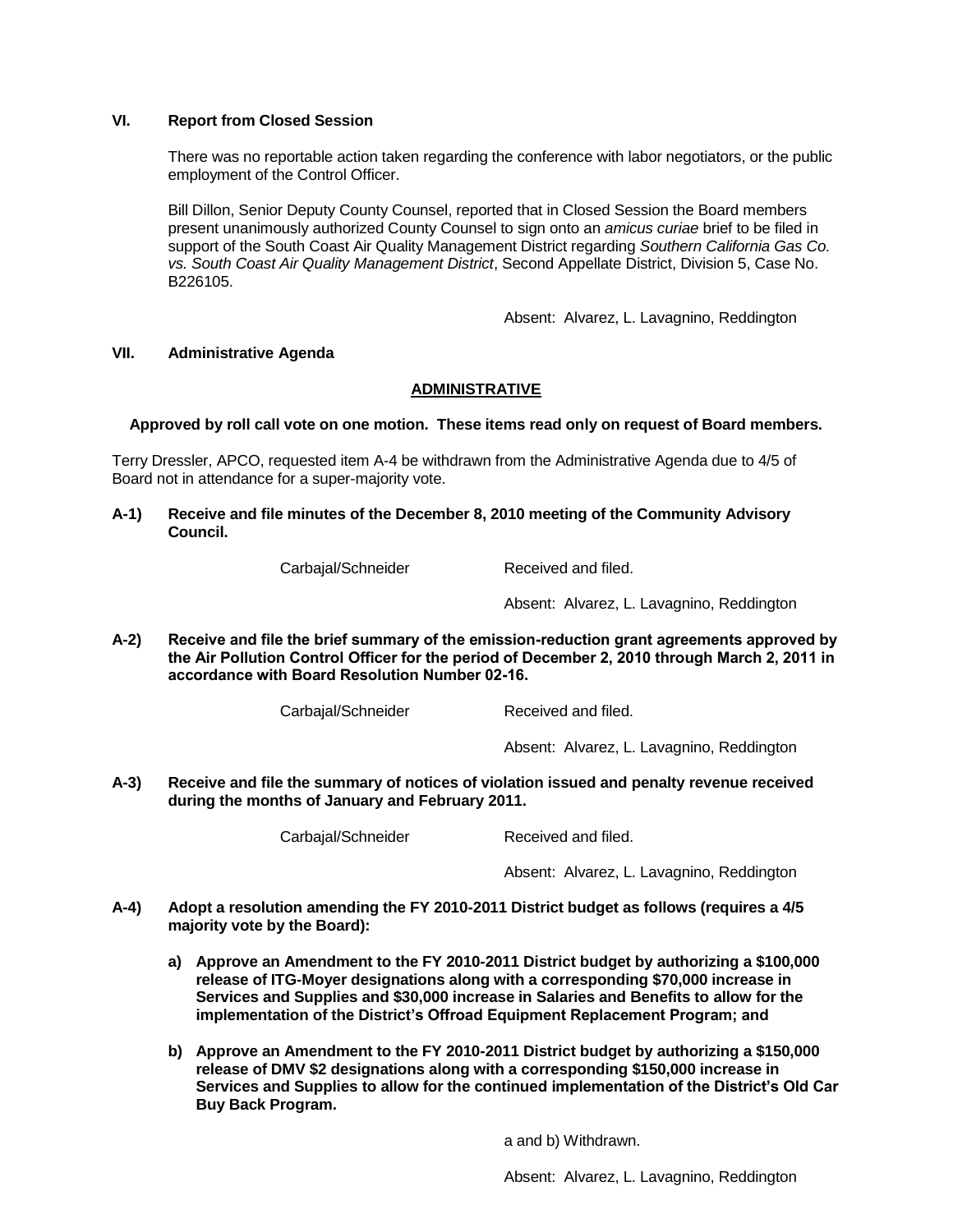**A-5) Discharge the uncollectible invoices from Fiscal Year 1992-93 through Fiscal Year 2006-07 as listed on the attached schedule of uncollectible accounts.**

Carbajal/Schneider Discharged.

Absent: Alvarez, L. Lavagnino, Reddington

- **A-6) Amend the Old Car Buy Back Program as follows:**
	- **a) Ratify amendment to March 16, 2006 Grant Agreement with Environmental Engineering Studies, Inc. by increasing the not-to-exceed limit from \$250,000 to \$2,031,750 covering all expenses incurred to date and close-out costs authorized under this Agreement for implementing the Old Car Buyback Program; and**
	- **b) Terminate for convenience the March 16, 2006 Grant Agreement with Environmental Engineering Studies, Inc., and authorize the Control Officer to prepare and sign the termination notice.**

Carbajal/Schneider a) Ratified amendment; and

b) Terminated Grant Agreement, authorized Control Officer to prepare and sign termination notice.

Absent: Alvarez, L. Lavagnino, Reddington

- **A-7) Adopt new class specification and related revisions to the Classification and Salary Resolution as follows:**
	- **a) Adopt the new class specification entitled Network Technician I/II; and**
	- **b) Approve and adopt the attached Resolution amending the APCD's Classification and Salary Plan to:**
		- **i. Delete one and three quarter (1.75) Departmental Data Processing Specialist Senior and replace it with two (2.0) Network Technician I/II positions.**

Carbajal/Schneider a) Adopted; and

b-i) Adopted APCD Resolution No. 11-03

Absent: Alvarez, L. Lavagnino, Reddington

## **PUBLIC COMMENT PERIOD**

**Persons desiring to address the APCD Board must complete and deliver to the Clerk the form which is available at the Hearing Room entrance prior to the commencement of this comment period.** 

Terry Dresser gave a brief statement regarding radiation concerns of the unstable nuclear reactor in Japan. The Environmental Protection Agency (EPA) currently has RadNet monitoring devices set up throughout California and will be adding more stations, one of which may be installed at a current air monitoring station in Santa Barbara County.